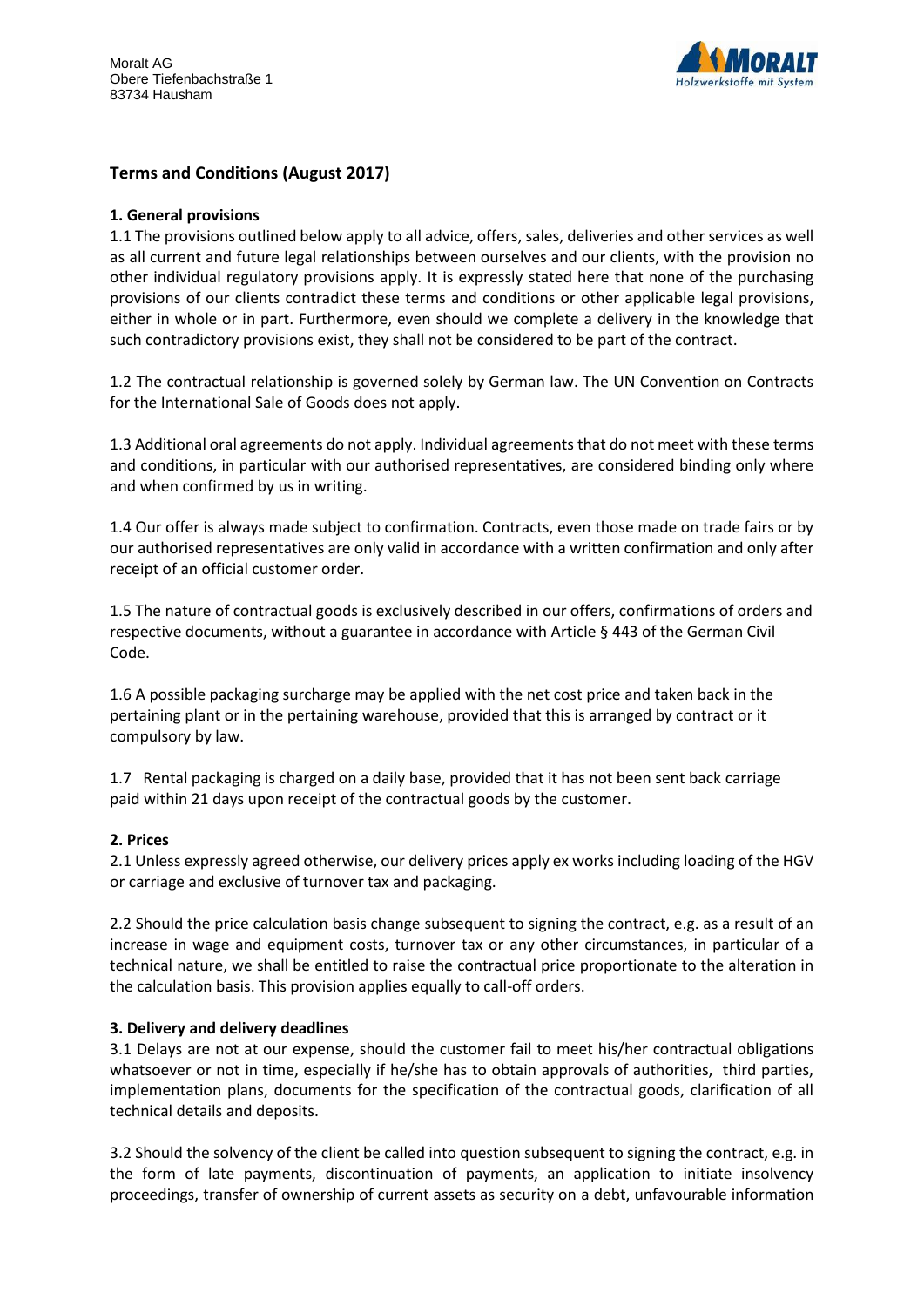

released by a bank, credit institute or credit insurer, we shall be entitled to withdraw our services and, having sought to no avail to recover surety in the form of directly enforceable bank guaranties, bank guarantees or advances within a specific deadline, to terminate the contract and/or claim compensation. No such deadline shall be required where the solvency of the client is clearly disputed.

3.3 All delivery deadlines confirmed are non-binding dispatch dates. We are entitled to deliver in batches where the delivery goods can be easily split and are also entitled to deliver ahead of deadline provided we provide prior notification of this.

3.4 An appropriate delivery deadline that is no less than 6 weeks from the call shall be agreed for all call-off orders. Where no production and acceptance dates are agreed, we shall be entitled to demand that binding dates be set 3 months at the latest from confirmation of the order. Should the client fail to respond to this request within 3 weeks from the date on which the letter was sent, we shall be entitled to set a 2-week extended deadline and, should this deadline pass without any reaction from the client, claim compensation and/or withdraw from the unfulfilled part of the contract. The same shall apply should the client fail to collect the contractual goods, or parts thereof, by the delivery deadline or should the delivery of said goods, or parts thereof, be prevented through actions of the client.

3.5 Should circumstances that are outside our control, hamper, delay or prevent the completion of any orders accepted, we shall be entitled to postpone the delivery, remaining delivery or partial delivery by the time for which the problematic circumstances persist, or alternatively to terminate the contract either in whole or in part. In the latter case, the client shall not be entitled to claim any compensation whatsoever. Circumstances that are outside our control are, for example, interventions by the authorities, interruptions to operations, strikes, lock-outs, work disruptions caused by political or economic circumstances, shortages of the necessary raw materials and other supplies, energy supply problems, transport delays caused by traffic problems and all other unavoidable situations to which we, our suppliers or third companies on which our business depends, are subject. This clause also applies if we have already fallen behind schedule when such circumstances arise.

3.6 The client may only extend the delivery deadline once the deadline initially agreed has been exceeded by more than 2 weeks. The extension must be adequate and a minimum of 3 weeks. Should we fail to make the delivery by the extended deadline, the client shall be entitled to terminate the contract. The client shall not be entitled to claim compensation from us for failure to fulfil our contractual obligations unless we act with gross negligence or cause personal injury

3.7 The service with the predefinition "Free delivery - Construction site" includes the transportation. In the case given, the customer is bound to provide suitable access drives or roads. With unloading times of more than 1.5 hours (per vehicle) as well as with non-acceptance, the customer is obliged to pay the entire costs for the return transportation and new delivery.

3.8 The service with the predefinition "assembly finished" includes assembly personnel, lifting tools and accessories for the finished parts as well as technical processing according to the performance index. Our customer is obliged to provide energy and water as well as areas for the assembly, storage and location sites for cranes etc. at the construction site, on schedule and free of charge.

## **4. Dispatching and liability**

4.1 We dispatch all contractual goods ex works at the risk of the client, even where the freight and other costs are borne by us. We only insure the contractual goods against damage during transport at the express written instruction and at the expense of the client.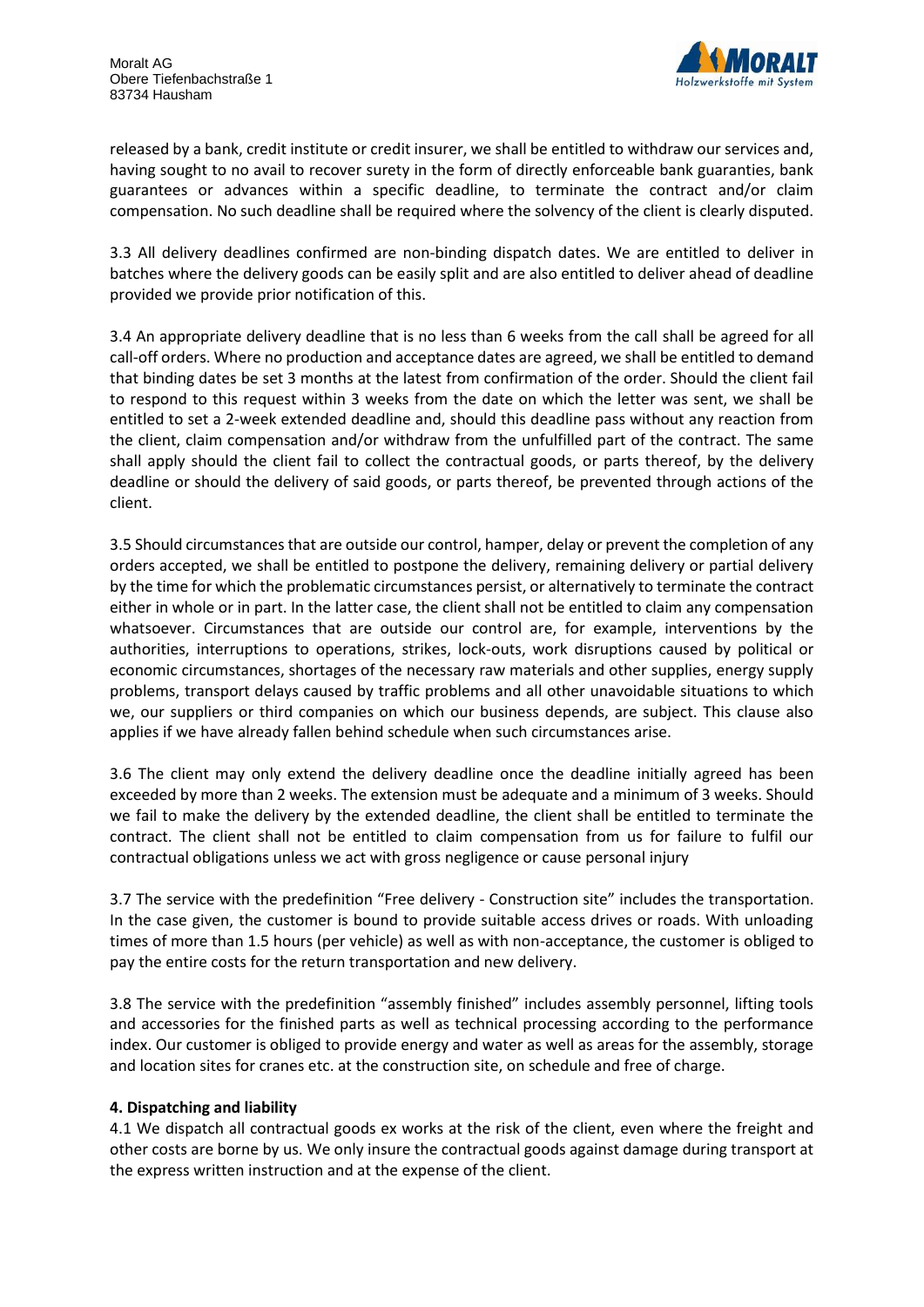

4.2 Should it have been agreed that the goods would be collected, but should they still not have been collected within 8 days from the agreed date, we shall dispatch the goods in a manner deemed suitable by us at the client's expense.

4.3 For the delivery of contractual goods the risk is carried by our customer, the first carrier or forwarding agent. This also applies to individual partial deliveries and if we have paid the forwarding expenses.

4.4 Should the dispatch date be postponed at the client's request or should the client be late in accepting the goods, the contractual liability shall be transferred from the date on which we provide notification that we are ready to dispatch the goods. Following that date, the goods shall be stored on behalf of and at the expense of the client.

## **5. Retention of ownership**

5.1 We retain ownership of the contractual goods until such time as all claims, including future claims, against the client have been paid. This also applies to the payment of specially designated claims and until such time as any current account balances have been settled.

5.2 All reserved goods are stored separately at the expense of the client in accordance with professional best practices and shall be clearly labelled and insured against damage, destruction and loss at our request. The client shall present the corresponding policy to us at our request. The client hereby transfers all claims from said insurance policies to us in advance for the full value of the reserved goods and consents that all payments are made to us. We are entitled to take back all reserved goods and, where required for that purpose, allow representatives authorised by us to enter the business premises of the client.

5.3 Provided the client fulfils their contractual obligations towards us at all times, they are entitled to sell the reserved goods through standard trade channels. However, this clause may be revoked at any time. In such cases, or where the reserved goods are delivered to a third party, irrespective of the value or condition thereof, or again are assembled, the client hereby transfers all claims against the purchaser arising from the sale, delivery or assembly of the goods, together with all related rights and including all related claims for compensation, to us from this date and until such time as all of our claims arising from these deliveries have been cleared, up to the invoice amount for said deliveries.

5.4 Where the reserved goods are reprocessed, combined with other goods or remodelled, this work shall be carried out for us, but no guarantee shall be provided. In all such cases, our co-ownership of the new product shall be proportionate to the value of the reserved goods in comparison to the value of the new product at the time when it was produced.

5.5 Where assignment in cases of onward sale, assembly or late payment is prohibited, the client undertakes to inform the third-party purchaser of the advance assignment. Where the reserved goods delivered by us are sold to a third party together with other goods, that share of the total price asked which corresponds to the invoice value of our delivery is assigned to us. Should the client fail to make the payments by the deadline set, we shall be entitled to obtain the assigned claim directly from the third-party debtor.

5.6 The client is prohibited from conducting non-standard transactions, such as pledging, assignment by way of security and transfer of the reserved goods. The client undertakes to inform us immediately should third parties gain access to goods and claims belonging to us, such as seizures, as well as of all encroachment on our property. Where such circumstances can be attributed to the client, they shall pay all costs for judicial intervention.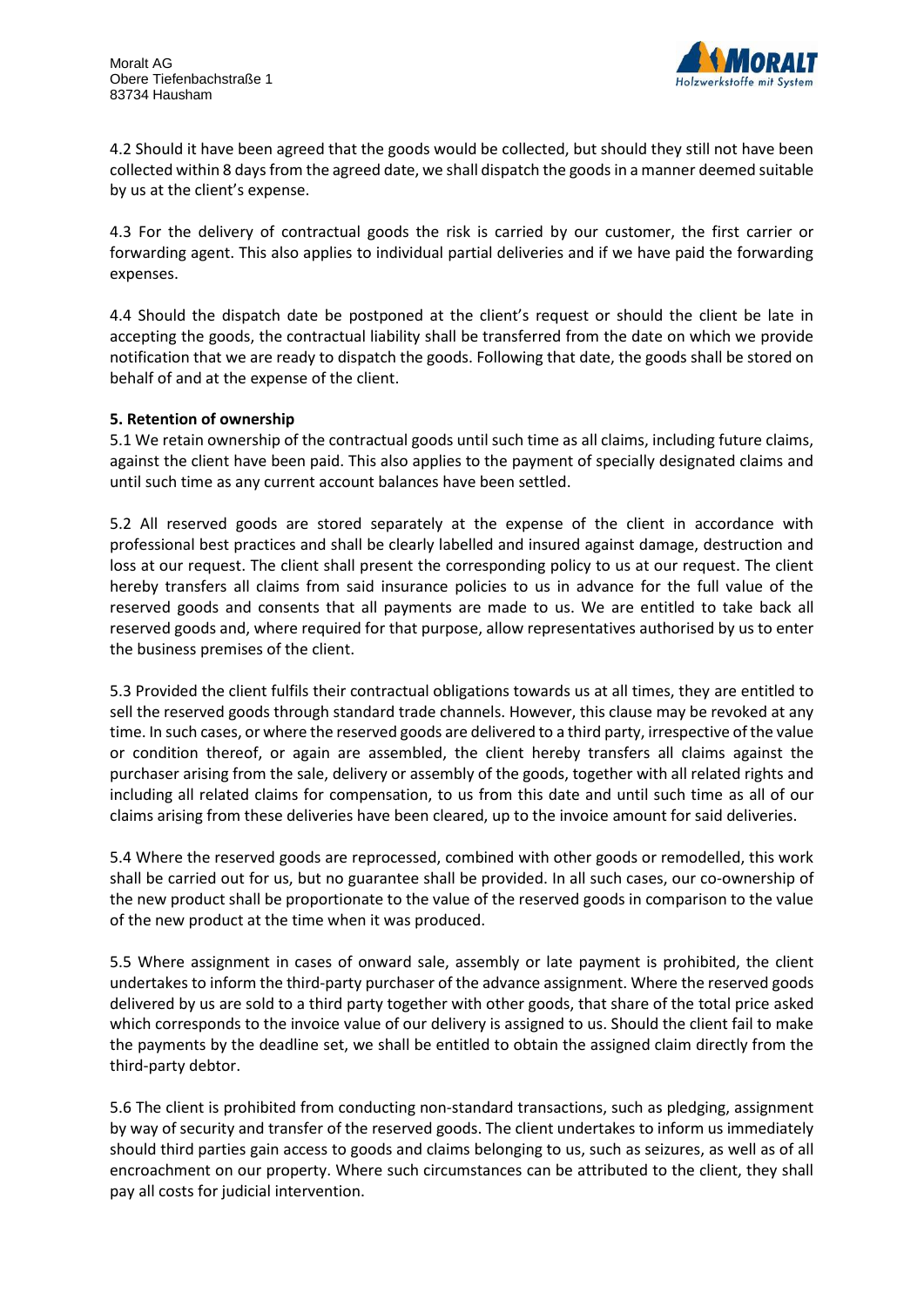

5.7 Should the overall value of the surety provided to us for the purposes of the business relationship exceed the value of our claims by more than 20%, we undertake to transfer said excess amounts back to the client at the latter's request. The choice of which sureties are transferred back is made by us.

### **6. Payment**

6.1 Unless otherwise agreed, all invoices must be paid in full in the agreed currency within 30 days from the invoice date. Discounts shall only be granted where specifically agreed and must be calculated on the basis of the invoice value ex delivery works.

6.2 Payments shall only be considered completed once the amount is definitively available to us. Payments by note and cheque shall only be accepted where expressly agreed. All discount and note charges shall be borne by the client in all cases. Where payment by note is agreed, the duration of the note shall in no case exceed 90 days from the invoice date.

6.3 We are free to decide whether incoming payments are used to settle the oldest obligation or that obligation for which the least surety is available.

6.4 Partial deliveries are invoiced immediately and become due individually, independently of the date on which the delivery as a whole is completed. Unless otherwise agreed in writing, all advance payments shall be offset against the oldest partial delivery.

6.5 Counterclaims may only be used to offset payment claims where these are legally enforceable or have been recognised by us. The same applies to repayment rights for the amounts outlined in our invoices.

#### **7. Compensation and contract termination**

7.1 Should the client fail to adhere to the agreed payment deadlines, we shall be entitled to exercise our rights in accordance with Article 288 of the Civil Code (interest on late payments).

7.2 Should the client fail to accept a delivery, receive a service or make a payment within an agreed deadline, we shall be entitled after an appropriate extended deadline to terminate all or part of the contract and/or claim compensation of 20% of the purchase price, unless we are able to prove that the actual damage incurred is greater than this amount, in particular with respect to recovery costs, unless the client is for their part able to prove that the actual damage incurred is lower. An extended deadline shall not be required where, subsequent to signing the contract, the solvency of the client is called into question in accordance with figure 3.2.

#### **8. Guarantee**

8.1 The quality level to which we agree to adhere for the contractual goods arises exclusively from the contractual agreements between the client and ourselves and not from any other promotional statements, brochures, consultancy sessions and so on. This does not presume adoption of a guarantee, e.g. in the sense meant by Article 443 of the Civil Code.

8.2 We provide consultation and advisory service in all good conscience, drawing on our experience however with the exclusion of any liability. Indications and information about the applicability and use or employment of the contractual goods are without commitment, if they are not explicitly an agreed condition in the sense meant in figure 8.1.They shall not absolve the customer to carry out own tests.

8.3 For all purchase transactions, we shall be liable for all defects, to the exclusion of further claims, as follows: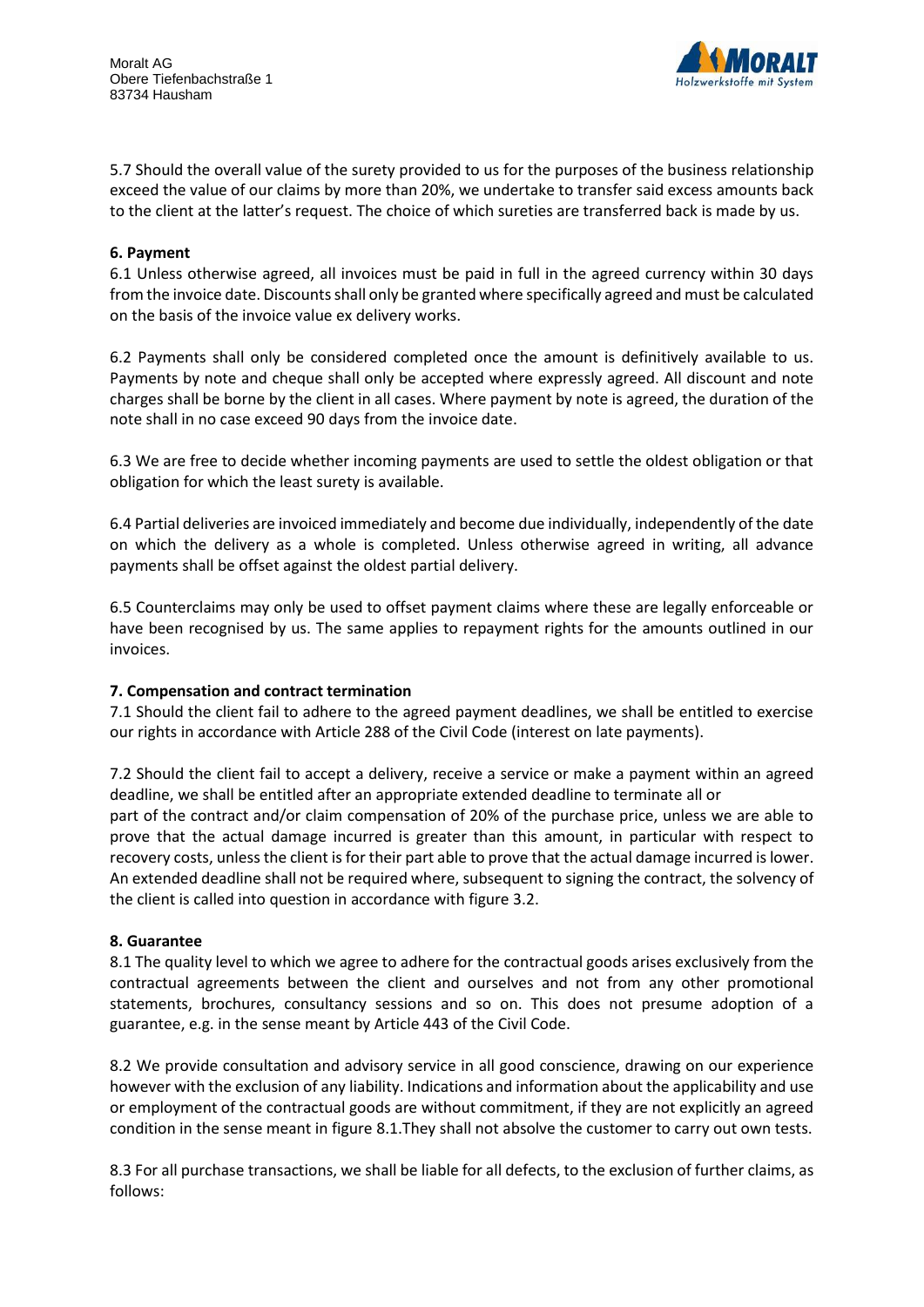

a) Our customer is obliged to check the contractual goods immediately after delivery and if required take random samples. Obvious defects and claims are to be declared instantaneously after delivery but before the contractual goods are used, the latest however within 8 days upon receipt, in written and specified fashion. Even in the case of objection, the customer is obliged to take receipt of the contractual goods. These are to be stored properly and only shall be sent back if we expressly state. Defects which cannot be noticed after an initial proper control, are to be claimed in the same way immediately after their discovery. In the case of a defects claim, which is not received within the specified time nor in the proper format, then the contractual goods are considered to be accepted.

b) The provisions of Article 377 of the Commercial Code apply to obligations with respect to complaints and investigation.

c) The client undertakes to provide our authorised representatives with the opportunity to inspect and check all contractual goods with respect to which a complaint has been submitted. Otherwise, all claims under the guarantee shall be deemed invalid.

d) We guarantee for 1 year from the delivery date that all contractual goods shall be fault-free and produced in accordance with professional best practices, unless a longer, statutory and compulsory guarantee period applies.

e) Should the customer use, handle or store the contractual goods in an inappropriate manner, fail to adhere to our instructions and guidelines or damage or destroy the contractual goods after transfer of liability, all claims under the guarantee shall be deemed invalid.

f) Standard variations in measurements and materials that are to be expected and/or caused by the manufacturing technology used do not entitle the client to contest the contractual goods. The relevant DIN/German standard norms, where available, and our own works standards apply for all tolerance margins.

g) Variations of up to 15% either way in delivery amounts and quantities are acceptable.

h) We undertake to remedy faults either by carrying out the necessary improvements or supplying replacement parts, as deemed appropriate by us. The client undertakes to provide us with sufficient time and the opportunity to remedy faults. Where this is not the case, all claims under the guarantee shall be deemed invalid. Should attempts to remedy faults fail several times in a row, the client shall be entitled to terminate the contract or claim a discount. Any additional claims against ourselves or our authorised representatives, on whatever legal basis, are limited to the corresponding net order value, unless we act with gross negligence or cause personal injury.

i) Should the defects be traced back to special productions made to specifications, evaluations or construction documents provided by our customer, all claims under the guarantee shall be deemed invalid.

8.4 For constructional service we safeguard as follows:

a) Our guarantee complies with Article 13 of German Construction Contract Procedures. Therefore the guarantee is taken under the exclusion of all claims of the customer, provided that all defects which become apparent within 2 years after acceptance shall be eliminated within an appropriate time-limit by means of overhauling. A withdrawal from the contract is impossible. We shall only be obliged to